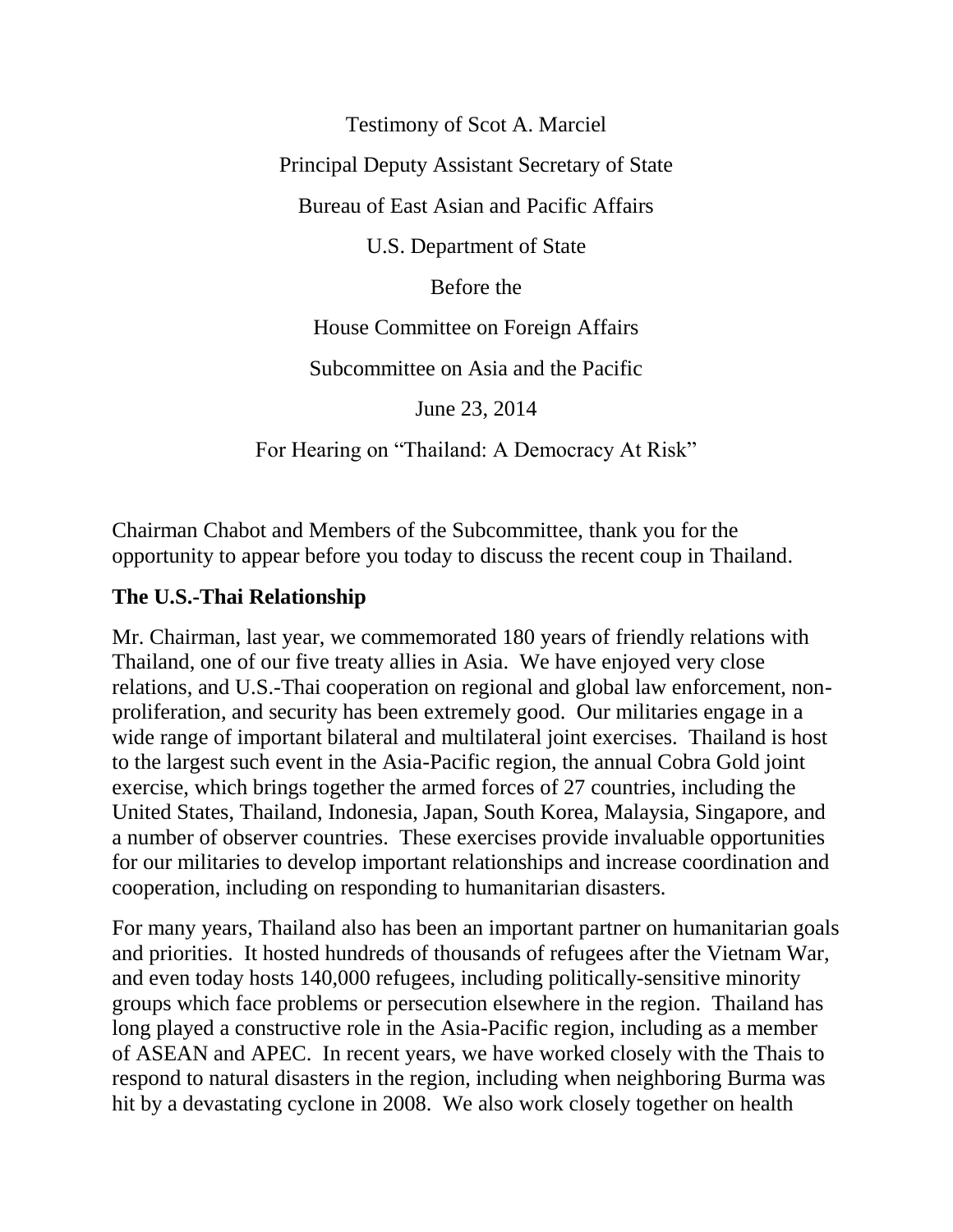issues, one of our major cornerstones for successful bilateral cooperation with the presence of the Centers for Disease Control and Prevention and the Armed Forces Research Institute of Medical Science (AFRIMS), where they have helped develop the only vaccine for HIV/AIDS ever proven efficacious in human trials.

Commercially, the United States is both Thailand's third-largest bilateral trading partner with more than \$37 billion in two-way trade, and its third-largest investor with more than \$13 billion in cumulative foreign direct investment. Thailand has the second-largest economy in Southeast Asia, after Indonesia, and our American Chamber of Commerce in Bangkok represents a diverse body of more than 800 companies doing business across nearly all sectors of the Thai economy.

Our Embassy in Bangkok is a regional hub for the U.S. government and remains one of our largest missions in Asia, with over 3,000 Thai and American employees representing over 60 departments and agencies. We enjoy close people-to-people ties, and more than 5,000 Peace Corps Volunteers have served successfully in Thailand over the past 52 years.

So for all these reasons, we care deeply about our relationship and about the people of Thailand. For many years, we were pleased to see Thailand build prosperity and democracy, becoming in many ways a regional success story as well as a close partner on shared priorities such as counterterrorism, wildlife trafficking, transnational crime, energy security, and conservation of the environment.

## **Thailand's Political Situation and Coup**

Over the past decade, however, Thailand has grappled with an internal political debate that has increasingly divided not only the political class but society as a whole. Describing this complex debate would take more time than we have today, but in the simplest terms it is between supporters and opponents of former Prime Minister Thaksin Shinawatra, whose approach to politics and governance gave him significant influence but also made him a polarizing figure. The debate also reflects deeper conflicts between different segments of society based both on socio-economic status and on geography. For the past ten years, Thai politics has been dominated by debate, protests, and even occasional violence between these groups competing for political influence. These divisions led to a coup in 2006 and again, unfortunately, last month.

This latest coup came at the end of six months of renewed, intense political struggle between rival groups that included months-long demonstrations in the streets of Bangkok and occupations of government buildings. Efforts to forge a compromise failed, and on May 22 the armed forces staged a coup. Military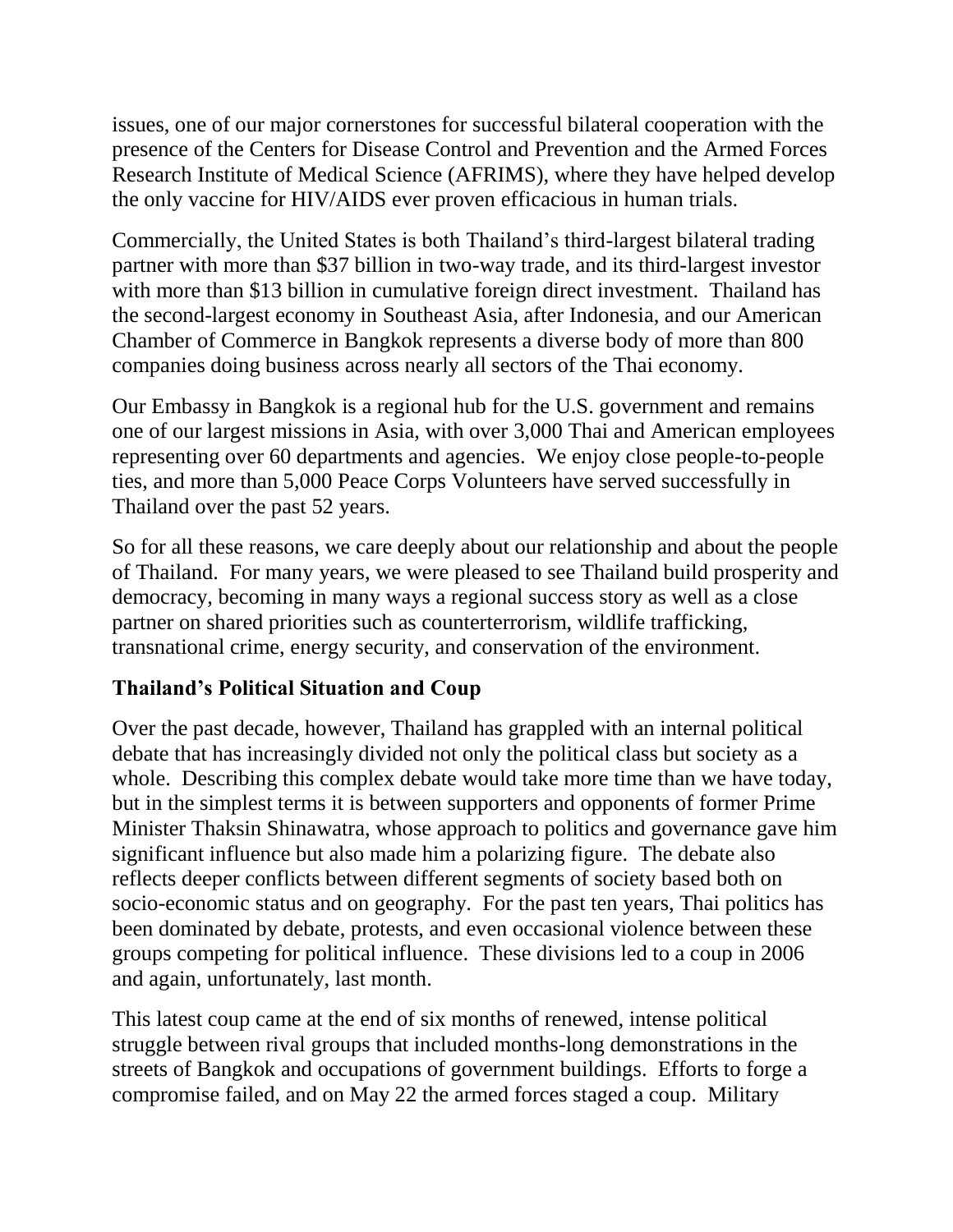leaders argued that the coup was necessary to prevent violence, end political paralysis, and create the conditions for a stronger democracy.

Our position during the past decade of turbulence, and specifically during the recent six months of turmoil, has been to avoid taking sides in Thailand's internal political competition, while consistently stressing our support for democratic principles and commitment to our relationship with the Thai nation. On numerous occasions, we publicly and privately stated our opposition to a coup or other extraconstitutional actions, stressing that the only solution in a democracy is to let the people select the leaders and policies they prefer through elections. We consistently communicated that message directly to Thai officials, at high levels, through our Ambassador in Bangkok and during the visits of senior State Department officials to Thailand, as well as through both high-level and workinglevel military channels.

When the coup nonetheless took place, we immediately reiterated our principled opposition to military intervention. Beginning with Secretary Kerry's statement on May 22, we have consistently criticized the military coup and called for the restoration of civilian rule, a return to democracy, and full respect for human rights and fundamental freedoms, including the freedoms of expression and peaceful assembly. We have told Thai officials that we understood their frustration with their long-standing political problems, but also stressed that coups not only do not solve these problems, but are themselves a step backwards.

Initially, we held out hope that  $-$  as happened with the 2006 coup  $-$  the military would move relatively quickly to transfer power to a civilian government and move towards free and fair elections. However, recent events have shown that the current military coup is both more repressive and likely to last longer than the last one. The ruling military council has continuously summoned, detained, and intimidated hundreds of political figures, academics, journalists, online commentators, and peaceful protesters. It continues to censor local media sources and the internet, and has in the past weeks blocked international media as well. Actions by military authorities have raised anxiety among minority groups and migrant workers living within Thailand. For example, recent reports indicate that close to 200,000 Cambodian workers have fled Thailand out of fear that the military council will crack down on undocumented workers.

The military government has said that it will appoint an interim government by September, and has laid out a vague timeline for elections within approximately 15 months. Its stated intention, during the period of military rule, is to reduce conflict and partisanship within society, thereby paving the way for a more harmonious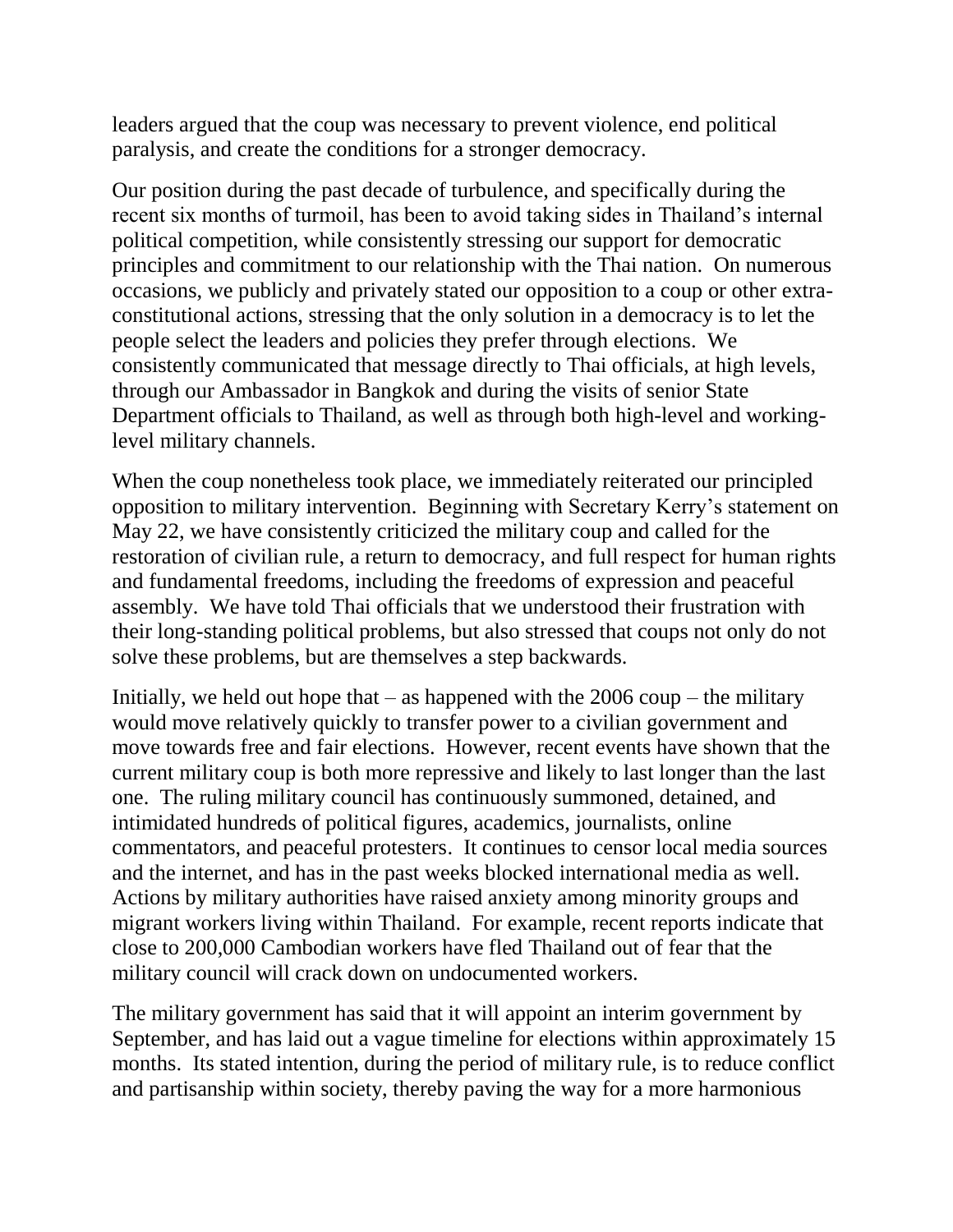political environment when civilians return to control. Meanwhile, the military government has begun a campaign to remove officials perceived to be loyal to the previous government. Many board members including chairs (mostly appointed by former Prime Minister Yingluck Shinawatra and former Prime Minister Thaksin Shinawatra) of Thailand's 56 state owned enterprises have been strongly encouraged to resign their positions in favor of military-selected replacements. Rapid, sweeping changes are being proposed in the energy and labor sectors, and greater foreign investment restrictions are being considered in industries like telecommunications.

We do not see, however, how the coup and subsequent repressive actions will produce the political compromise and reconciliation that Thailand so desperately needs. We do not believe that true reconciliation can come about through fear of repression. The deep-rooted underlying issues and differences of opinion that fuel this division can only be resolved by the people of Thailand through democratic processes. Like most Thai, we want Thailand to live up to its democratic ideals, strengthen its democratic institutions, and return peacefully to democratic governance through elections.

## **Protecting Our Interests and Preserving Democracy**

Our interests include the preservation of peace and democracy in Thailand, as well as the continuation of our important partnership with Thailand over the long-term. We remain committed to the betterment of the lives of the Thai people and to Thailand regaining its position of regional leadership, and we believe the best way to achieve that is through a return to a democratically elected government.

The coup and post-coup repression have made it impossible for our relationship with Thailand to go on with "business as usual." As required by law, we have suspended more than \$4.7 million of security-related assistance. In addition, we have cancelled high-level engagements, exercises, and a number of training programs with the military and police. For example, in coordination with the Department of Defense, we halted bilateral naval exercise CARAT (Cooperation Afloat Readiness and Training), which was underway during the coup, and canceled the planned bilateral Hanuman Guardian army exercise. We continue to review other programs and engagements, and will consider further measures as circumstances warrant. Many other nations have expressed similar views. Our hope is that this strong international message, plus pressure from within Thailand, will lead to an easing of repression and an early return to democracy.

At the same time, mindful of our long-term strategic interests, we remain committed to maintaining our enduring friendship with the Thai people and nation,